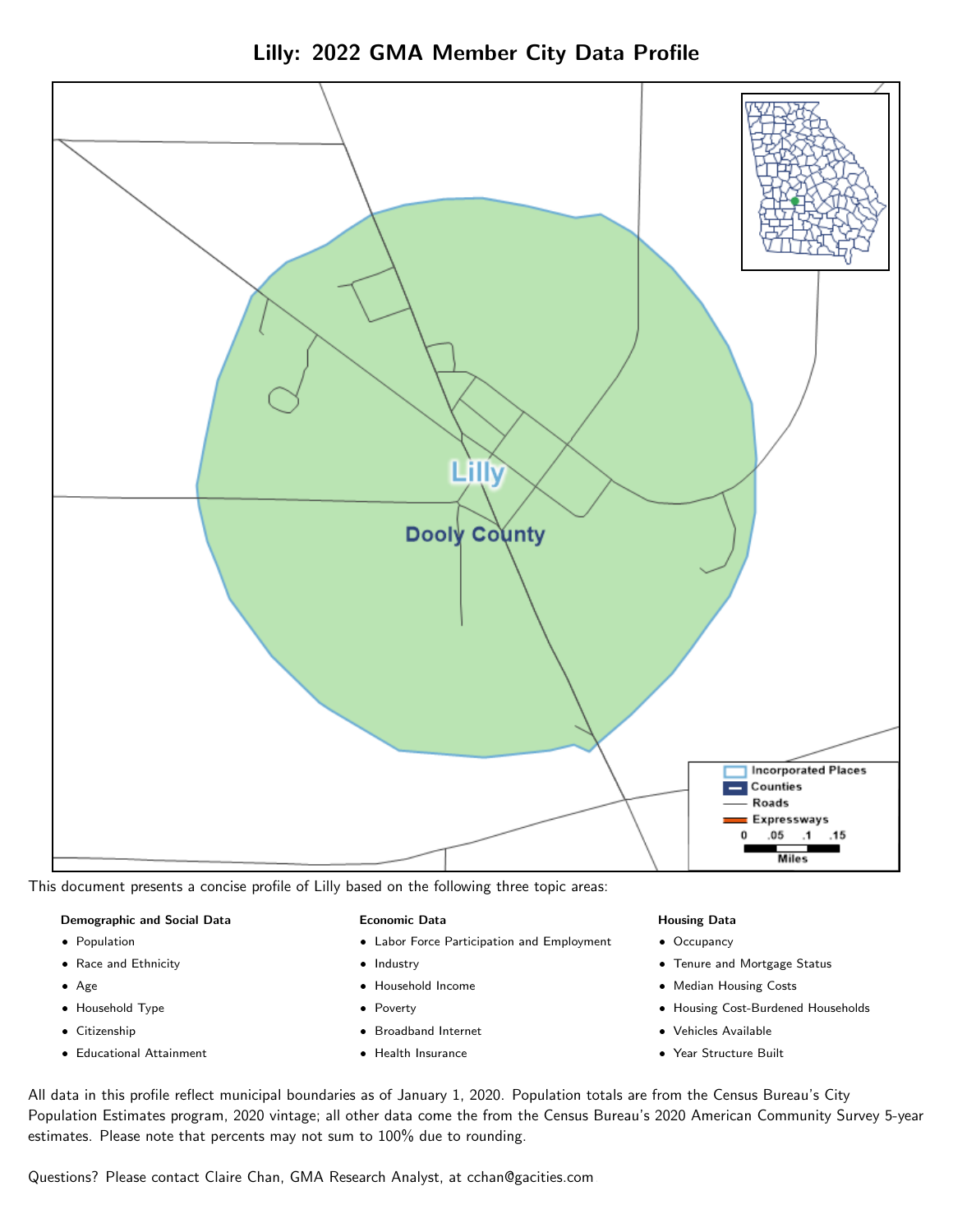# Lilly: Demographic and Social





16% 14% 12% 10% 8% 6% 4% 2% 0% 2% 4% 6% 8% 10% 12% 14% 16%

## **Citizenship**



Source: American Community Survey, 2020 5-year estimates, table B05002 Source: American Community Survey, 2020 5-year estimates, table B15002

## Race and Ethnicity



Source: U.S. Census Bureau, City Population Estimates, 2020 vintage Source: American Community Survey, 2020 5-year estimates, table B03002

## Household Type



Source: American Community Survey, 2020 5-year estimates, table B01001 Source: American Community Survey, 2020 5-year estimates, table B11001

## Educational Attainment



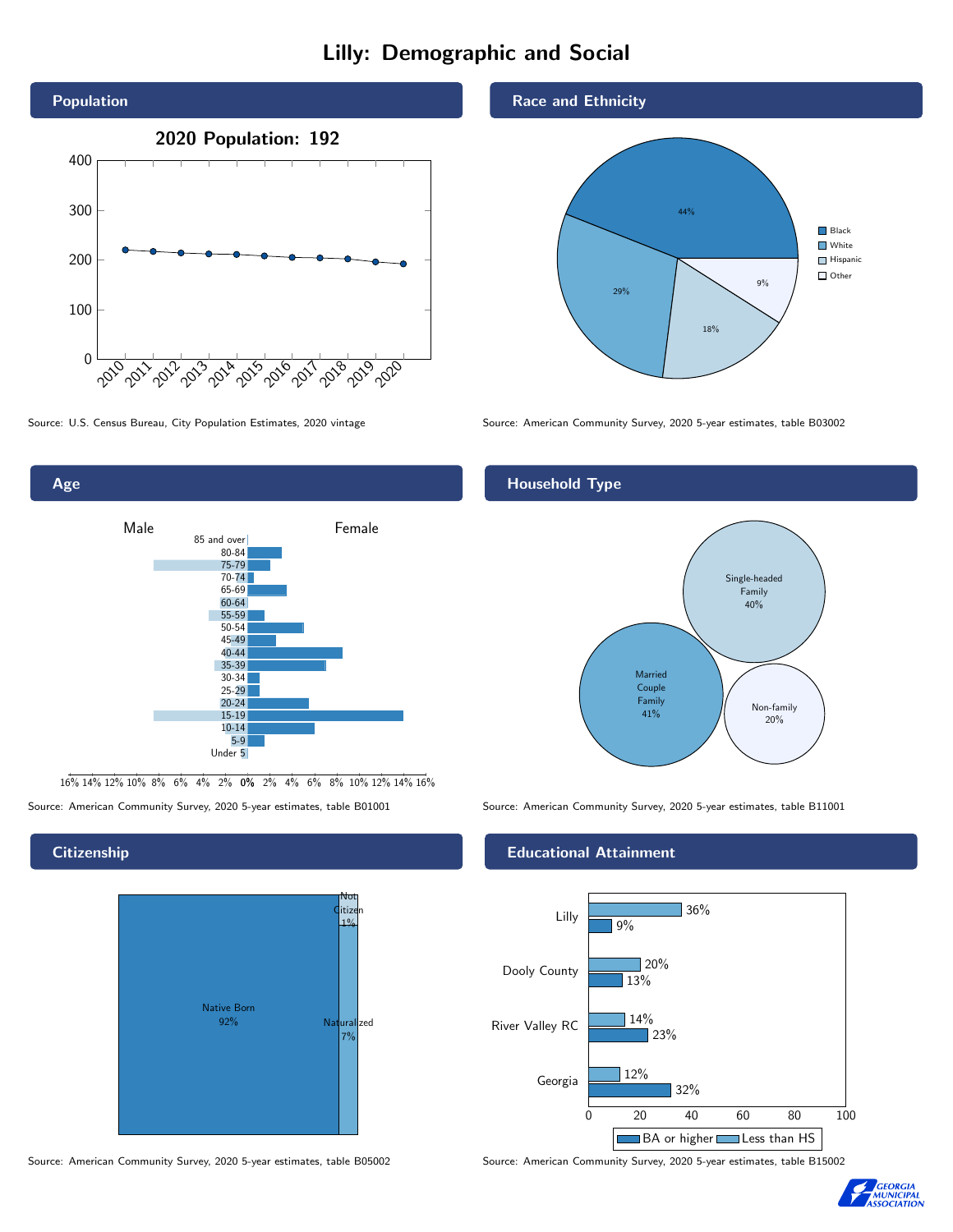# Lilly: Economic



Source: American Community Survey, 2020 5-year estimates, table B23001 Note: Unemployment rate is based upon the civilian labor force.



| $3\%$ |
|-------|
| $0\%$ |
| 29%   |
| 11%   |
| 10%   |
| 6%    |
| $0\%$ |
| $0\%$ |
| $0\%$ |
| 20%   |
| 9%    |
|       |
| 6%    |
| 5%    |
|       |

Source: American Community Survey, 2020 5-year estimates, table C24030



Source: American Community Survey, 2020 5-year estimates, tables B19013 and B19025 Source: American Community Survey, 2020 5-year estimates, table B17010

Broadband Internet No 67% Yes 33%

## Health Insurance



Source: American Community Survey, 2020 5-year estimates, table B28002 Source: American Community Survey, 2020 5-year estimates, table B18135